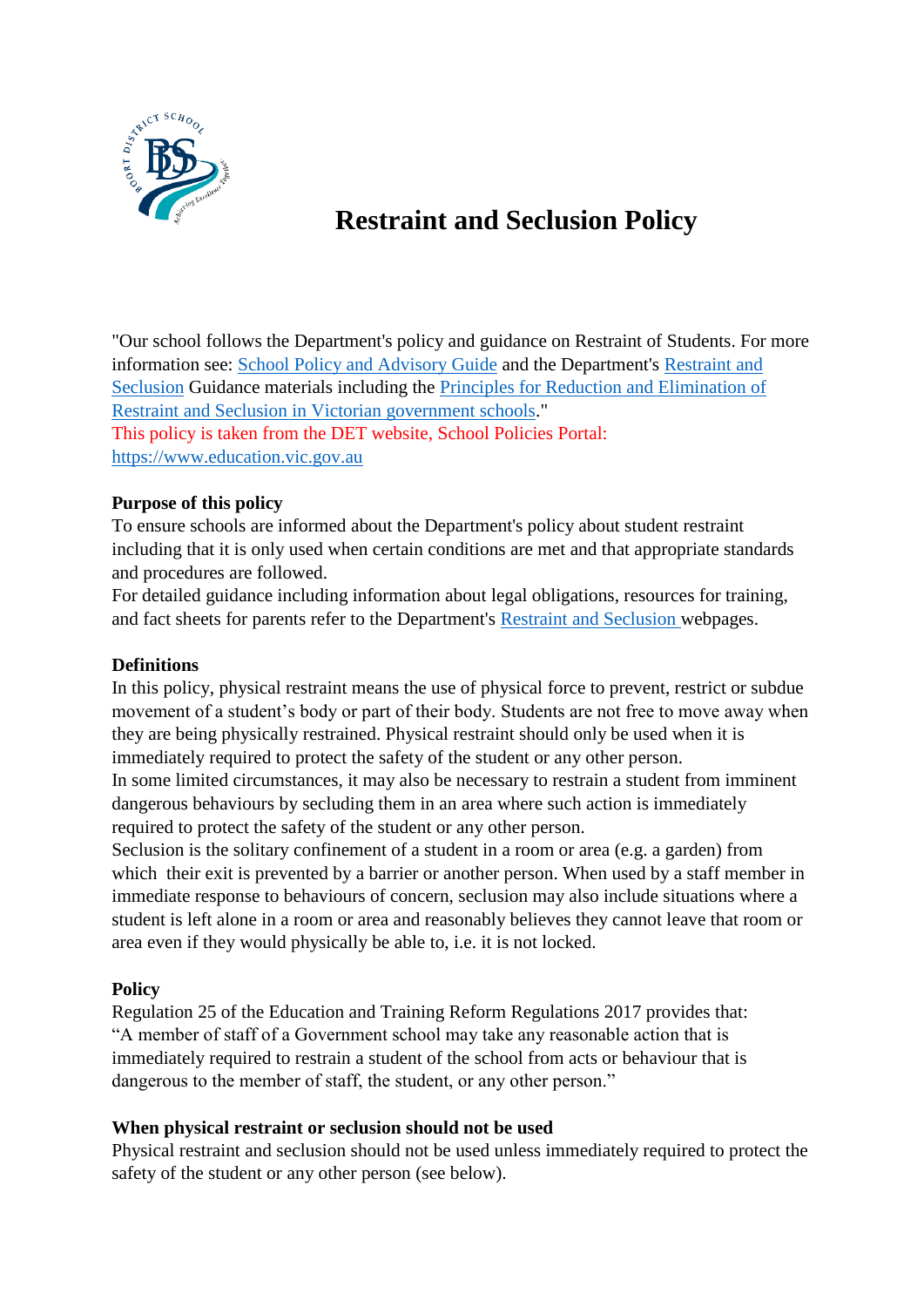Rooms or areas designed specifically for the purpose of seclusion or which are used solely or primarily for the purpose of seclusion are not permitted in Victorian government schools. Restraint and seclusion must not be included in a Behaviour Support Plan or be used as a routine behaviour management technique, to punish or discipline a student or to respond to:

- a student's refusal to comply with a direction, unless that refusal to comply creates an imminent risk to the safety of the student or another person
- a student leaving the classroom/school without permission, unless that conduct causes an imminent risk to the safety of the student or another person
- verbal threats of harm from a student, except where there is a reasonable belief that the threat will be immediately enacted
- property destruction caused by the student unless that destruction is placing any person at immediate risk of harm.

Any restraint which covers the student's mouth or nose, in any way restricts breathing, takes the student to the ground into the prone or supine position, involves the hyperextension of joints, or application of pressure to the neck, chest or joints, must not be used.

### **When physical restraint or seclusion may be used**

School staff may only use physical restraint on a student when there is an imminent threat of physical harm or danger to the student or others; and where such action (ie to physically restrain or seclude) would be considered reasonable in all the circumstances and there is no less restrictive means of responding in the circumstances.

As with physical restraint, seclusion should only be used when it is immediately required to protect the safety of the student or any other person, as permitted by Regulation 25. The decision about whether to use physical restraint or seclusion rests with the professional judgment of the staff member/s involved, who will need to take into account both their duty of care to their students, their right to protect themselves from harm and obligations under the Charter of Human Rights and Responsibilities Act 2006.

# **Mechanical and chemical restraint**

Mechanical restraints should never be used in schools to restrict a student's freedom of movement, unless the device is for a therapeutic purpose with written evidence of the prescription / recommendation, or if required to travel safely in a vehicle. Medication primarily used to control or subdue behaviour and which is not being used to treat an underlying physical or mental illness or a physical condition should never be used in schools.

# **During Restraint**

If applying physical restraint in the limited circumstances set out above, staff must:

- use the minimum force required to avoid the dangerous behaviour or risk of harm
- only restrain the student for the minimum duration required and stop restraining the student once the danger has passed.

Staff should ensure the type of restraint used is consistent with a student's individual needs and circumstances, including:

- $\bullet$  the age/size of the student
- gender of the student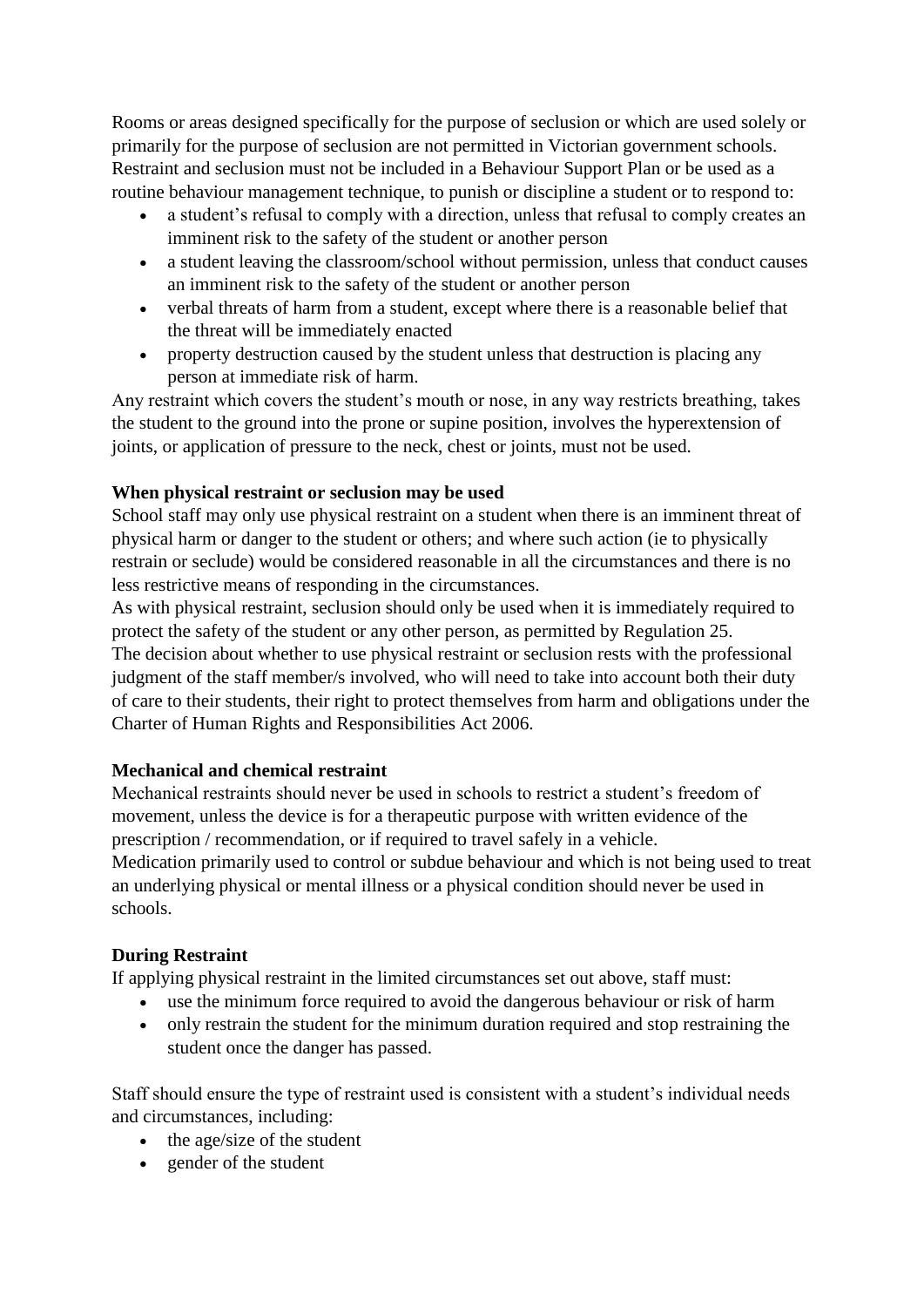- any impairment of the student e.g. physical, intellectual, neurological, behavioural, sensory (visual or hearing), or communication
- any mental or psychological conditions of the student, including any experience of trauma
- any other medical conditions of the student
- the likely response of the student
- the environment in which the restraint is taking place.

Staff should monitor the student for any indicators or distress. Staff should talk to the student throughout the incident, making it clear to the student why the physical restraint is being applied. Staff should also calmly explain that the physical restraint will stop once it is no longer necessary to protect the student and/or others.

# **Actions after restraint has been used**

This table explains the follow up actions that must be undertaken after a student has been physically restrained or secluded.

| <b>Action</b>       | <b>Description</b>                                                                                                        |
|---------------------|---------------------------------------------------------------------------------------------------------------------------|
| Reporting of the    | The staff member(s) involved in the incident must immediately notify the                                                  |
| physical restraint/ | principal of the incident.                                                                                                |
| seclusion           | A staff member should contact the student's parents and provide them with<br>details of the incident as soon as possible. |
|                     | The incident may need to be reported to:                                                                                  |
|                     | the Security Services Unit (previously known as the Emergency<br>$\bullet$                                                |
|                     | Management Unit), see: Reporting and managing emergencies and                                                             |
|                     | incidents                                                                                                                 |
|                     | Edusafe<br>$\bullet$                                                                                                      |
|                     | WorkSafe, see: WorkSafe Notification.                                                                                     |
| Providing supports  | Following the use of restraint on a student, appropriate supports must be                                                 |
| for those involved  | offered to the following people:                                                                                          |
|                     | The student who has been restrained or secluded and their                                                                 |
|                     | parents/guardians. This may include participation in decisions                                                            |
|                     | involving the student's behaviour management, Student Support                                                             |
|                     | Group meetings, the development of a student                                                                              |
|                     | Behaviour Support Plan, and involvement of Student Support                                                                |
|                     | Services. For policy advice on the prevention of endangering                                                              |
|                     | behaviour and promoting positive behaviours refer to: Student                                                             |
|                     | Engagement                                                                                                                |
|                     | Other students and staff members who were involved in or witnessed<br>$\bullet$                                           |
|                     | the incident. This may include a debriefing in relation to the incident,                                                  |
|                     | and counselling support.                                                                                                  |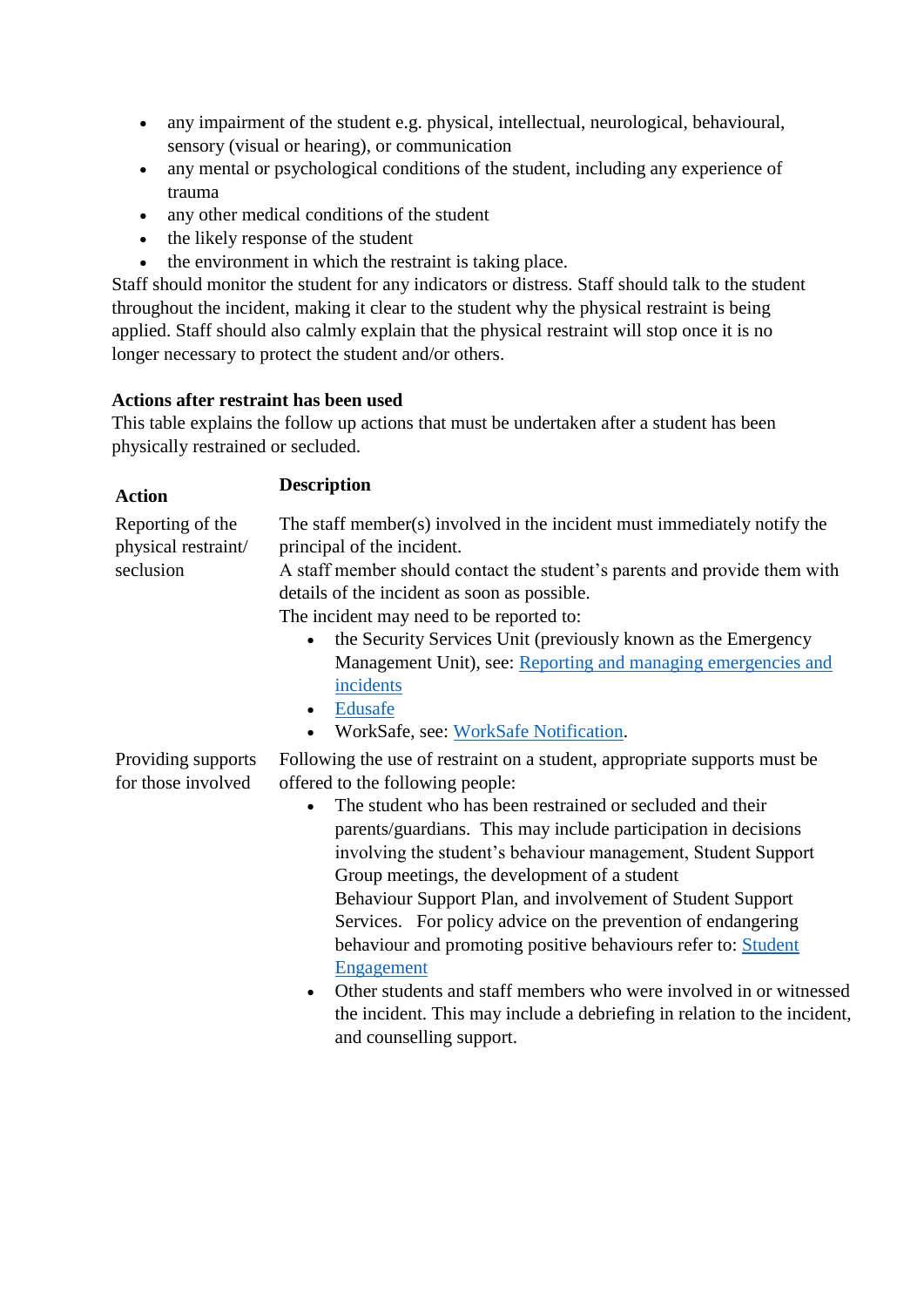| <b>Action</b>                       | <b>Description</b>                                                                                                                                                                                                                                                                                                                                                                                                                                                                                                                                                                                                                                                                                                                                                                                                                                                                                                                                                                                                                                                                                                                                                                                                                                                                                                                                                  |
|-------------------------------------|---------------------------------------------------------------------------------------------------------------------------------------------------------------------------------------------------------------------------------------------------------------------------------------------------------------------------------------------------------------------------------------------------------------------------------------------------------------------------------------------------------------------------------------------------------------------------------------------------------------------------------------------------------------------------------------------------------------------------------------------------------------------------------------------------------------------------------------------------------------------------------------------------------------------------------------------------------------------------------------------------------------------------------------------------------------------------------------------------------------------------------------------------------------------------------------------------------------------------------------------------------------------------------------------------------------------------------------------------------------------|
| Maintain records of<br>the incident | A written record of the incident and the physical restraint or seclusion used<br>must be made by the principal as soon as practicable. This record should be<br>added to a student's file on CASES 21 or SOCS as appropriate. The record<br>should detail:<br>the name of the student's and staff member's involved<br>$\bullet$<br>date, time and location of the incident<br>$\bullet$<br>names of witnesses (staff and other students)<br>what exactly happened (a brief factual account)<br>$\bullet$<br>any action taken to de-escalate the situation<br>$\bullet$<br>why physical intervention was used (if applicable)<br>$\bullet$<br>the nature of any physical intervention used<br>$\bullet$<br>how long the physical intervention lasted<br>$\bullet$<br>names of witnesses (staff and other students)<br>$\bullet$<br>the student's response and the outcome of the incident<br>$\bullet$<br>any injuries or damage to property<br>immediate post incident actions, such as first aid or contact with<br>emergency services<br>details of contact with the student's parent/carer<br>$\bullet$<br>details of any post-incident support provided or organised.<br>The principal should also arrange for all staff who were involved/present at<br>the incident to prepare a statement / record of their involvement or<br>observations of the incident. |
| Plan for the future                 | Post-incident, the school should consider the preventative and de-escalation<br>strategies that might reduce the likelihood of an incident happening again.<br>For example – reviewing and amending the student's Behaviour Support<br>Plan, consider the training needs of staff working closely with the student/s<br>involved in the incident.                                                                                                                                                                                                                                                                                                                                                                                                                                                                                                                                                                                                                                                                                                                                                                                                                                                                                                                                                                                                                   |
| <b>Related policies</b>             |                                                                                                                                                                                                                                                                                                                                                                                                                                                                                                                                                                                                                                                                                                                                                                                                                                                                                                                                                                                                                                                                                                                                                                                                                                                                                                                                                                     |
|                                     | <b>Accident Recording and Reporting</b>                                                                                                                                                                                                                                                                                                                                                                                                                                                                                                                                                                                                                                                                                                                                                                                                                                                                                                                                                                                                                                                                                                                                                                                                                                                                                                                             |
| <b>Duty of Care</b>                 |                                                                                                                                                                                                                                                                                                                                                                                                                                                                                                                                                                                                                                                                                                                                                                                                                                                                                                                                                                                                                                                                                                                                                                                                                                                                                                                                                                     |
|                                     | <b>Personal Liability of School Employees</b>                                                                                                                                                                                                                                                                                                                                                                                                                                                                                                                                                                                                                                                                                                                                                                                                                                                                                                                                                                                                                                                                                                                                                                                                                                                                                                                       |

- [Program for Students with Disabilities](https://www.education.vic.gov.au/school/principals/spag/curriculum/pages/disabilities.aspx)
- [Reporting \(emergency and incidents\)](https://www.education.vic.gov.au/school/principals/spag/management/pages/reporting.aspx)
- [Risk Management](https://www.education.vic.gov.au/school/principals/spag/governance/Pages/risk.aspx)
- [Safety Management](https://www.education.vic.gov.au/school/principals/spag/governance/Pages/safetymgt.aspx)
- [Student Engagement](https://www.education.vic.gov.au/school/principals/spag/participation/pages/engagement.aspx)
- [Suspensions](https://www.education.vic.gov.au/school/principals/spag/participation/Pages/suspensions.aspx)
- [WorkSafe Notification.](https://www.education.vic.gov.au/school/principals/spag/management/pages/worksafe.aspx)

#### **Related legislation and regulations**

- Charter of Human Rights and Responsibilities Act 2006 (Vic)
- Disability Discrimination Act 1992 (Cth)
- Education and Training Reform Regulations 2017 (Vic)
- Equal Opportunity Act 2010 (Vic)